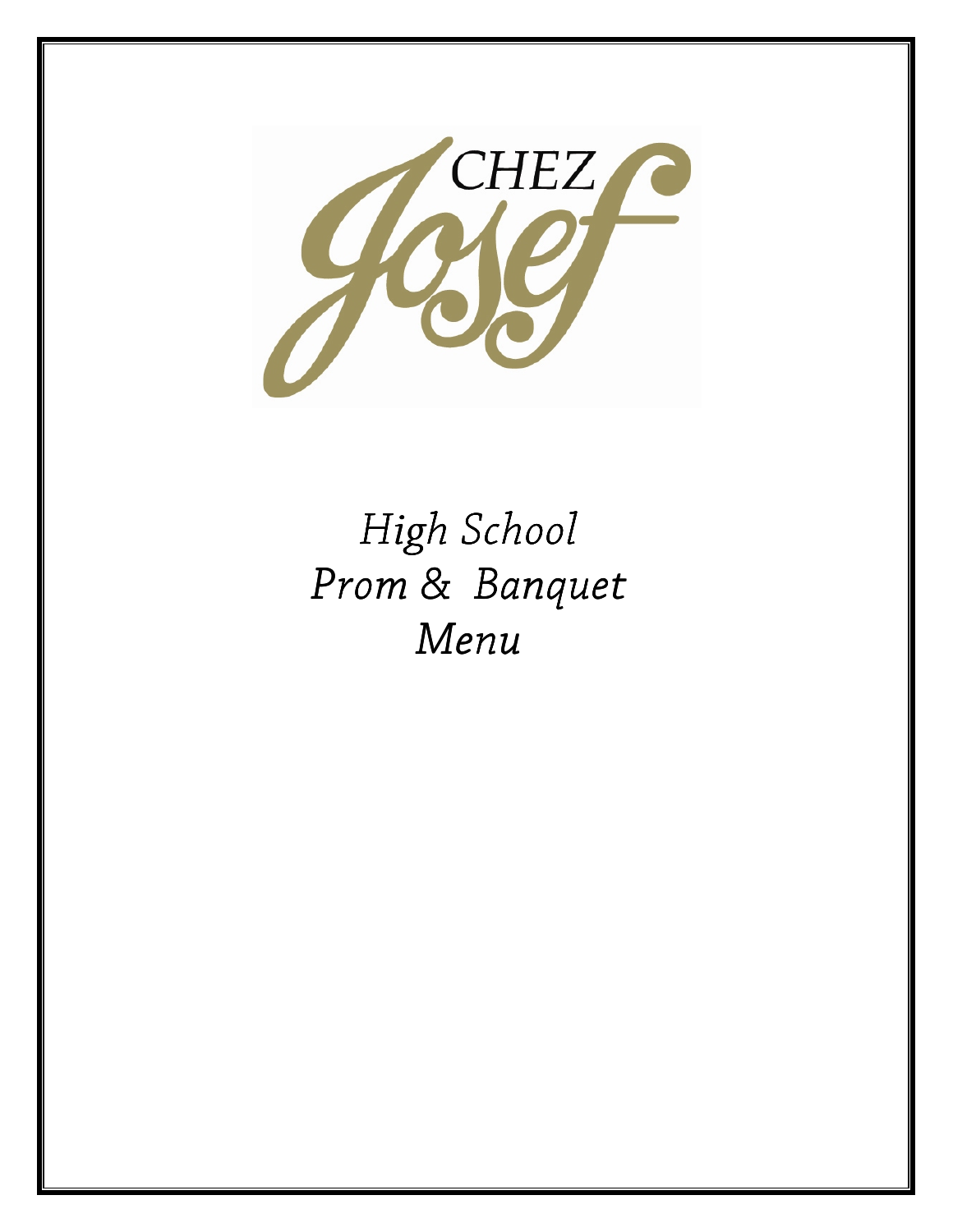# *High School Prom/Banquet Menu*

# **Complimentary Social Hour Hors d'Oeuvres**

Raw Vegetables and Dips

# **Choose an Appetizer or Soup or Salad**

#### *Appetizer*

Chilled Fresh Fruit Garnished with Seasonal Berries or Sorbet Fruit Sorbets ~ Lemon, Raspberry, Kiwi, Peach or Strawberry Fresh Pineapple Supreme Gondola of Melon (in season)

*Hot Soups Chilled Soups* Cajun Gumbo Fruit Soup Chicken Consommé (Strawberry, Peach)<br>With Pastina, Escarole & Mini-Meatballs (Strawberry-Banana) With Pastina, Escarole & Mini-Meatballs Chicken Rice Cream of Broccoli New England Clam Chowder Minestrone Pasta Fagiole Tortellini French Onion au Gratin Cream of Wild Mushrooms

#### **Salad**

Fresh Mixed Garden Salad (Ask About Special Accents) Served with Your Choice of Two Dressings:

Chef's Selection of Breads

## Please select 3 Entrees

# **Entrees: Poultry**

| Broiled One-Half Chicken, Maitre d'Hotel        | \$35.85 |
|-------------------------------------------------|---------|
| Chicken Supreme                                 | \$39.85 |
| Chicken Marengo                                 | \$39.85 |
| Chicken au Pommes                               | \$39.90 |
| Chicken Champignon                              | \$39.90 |
| Chicken Mandarin                                | \$39.90 |
| Chicken Cape Cod                                | \$39.90 |
| Chicken Florentine                              | \$39.90 |
| Chicken Kiev                                    | \$39.90 |
| Chicken Veronique                               | \$39.90 |
| Sautéed Chicken Francaise                       | \$39.90 |
| Classic Chicken Marsala                         | \$39.90 |
| Chicken Piccata                                 | \$39.90 |
| Chicken Cordon Bleu                             | \$39.90 |
| <b>Sweet Potato Encrusted Chicken Breast</b>    | \$41.15 |
| Chicken Roulade, Mandarin or Florentine         | \$41.60 |
| Chicken Saltimbocca with Mushroom or Tomato     | \$41.60 |
| Chicken Duet ~ Please Select Two Styles         | \$41.60 |
| Francaise<br>Piccata                            |         |
| Framboise<br>Marsala                            |         |
| Veronique Sweet Potato Encrusted                |         |
| Rock Cornish Hen (Semi-Boneless Stuffed w/Rice) | \$41.60 |
| Chicken Oscar                                   | (MP)    |
| Chicken Wellington with Sauce Madeira           | \$42.60 |

## **M**

| <b>Meats</b>                                                      |         |
|-------------------------------------------------------------------|---------|
| Glazed Ham with Fruit Sauce                                       | \$32.10 |
| Roast Beef with Sauce Bordelaise                                  | \$40.70 |
| Roast Leg of Lamb Au Jus                                          | \$30.70 |
| English Cut Prime Rib of Beef, Au Jus                             | \$41.60 |
| Roast Prime Rib of Beef, Au Jus                                   | \$42.45 |
| Broiled Filet Mignon of Beef                                      |         |
| Sauces for Steaks ~ Champignon, Marsala or Chasseur               |         |
| 6 ounce (served with rice)                                        | \$43.10 |
| 7 ounce (served with rice)                                        | \$43.45 |
| 8 ounce                                                           | \$43.90 |
| Delmonico Steak                                                   | \$42.45 |
| Charbroiled Sirloin Steak                                         | \$42.45 |
| Sauces for Steaks ~ Champignon, Marsala or Chasseur               |         |
| 7 ounce Broiled Filet Mignon of Beef Vivante                      | \$44.30 |
| Broiled Lamb Chops with Mint Jelly                                | \$42.85 |
| Roast Rack of Lamb with Mint Jelly                                | (MP)    |
|                                                                   |         |
| <b>Veal</b>                                                       |         |
| Veal Cordon Bleu                                                  | \$41.60 |
| <b>Veal Francaise</b>                                             | \$42.45 |
| Veal Marsala                                                      | \$42.45 |
| Veal Piccata                                                      | \$42.45 |
| Veal Duet ~ Please Select Two Styles                              | \$43.30 |
| Francaise, Marsala or Piccata                                     |         |
| Veal Oscar                                                        | (MP)    |
| Veal Saltimbocca                                                  | \$43.30 |
| Broiled Veal Chop with Demi Glace Sauce                           | (MP)    |
|                                                                   |         |
| <b>Pork</b>                                                       |         |
| Roast Center Loin Mustard Herb Crust with Sauce Robert            | \$39.45 |
| Stuffed Double Cut Rib Chop with Sauce Robert                     | \$39.90 |
| Glazed Pork Tenderloin, Maple Mustard Sauce                       | \$39.45 |
|                                                                   |         |
|                                                                   |         |
| <b>Vegetarian</b>                                                 |         |
| Roasted Vegetable Napoleon                                        | \$39.90 |
| Portobello Mushroom Ensemble                                      | \$39.90 |
| Cheese Quiche, Vegetable Crepes, Pasta Primavera                  | \$39.90 |
| <b>Seafood</b>                                                    |         |
| <b>Baked Boston Scrod</b>                                         | \$39.45 |
| Stuffed Filet of Sole Almondine with Lemon Dill Sauce             | \$39.70 |
| Grilled Atlantic Swordfish with Lemon Dill Sauce                  | \$41.95 |
| Baked Seafood Stuffed Shrimp with Drawn Butter (5 shrimp) \$41.95 |         |
| Poached Filet of Salmon                                           | \$41.95 |
| Pan Seared Salmon                                                 | \$41.95 |
| Sauces for Salmon ~ Lemon Dill or Tropical Salsa                  |         |
| Marinated Asian Salmon                                            | \$41.90 |
| <b>Lobster Marcel</b>                                             | (MP)    |
|                                                                   |         |
|                                                                   |         |

## **Surf and Turf**

| Prime Rib of Beef and A Jumbo Seafood Stuffed Shrimp | \$43.70 |
|------------------------------------------------------|---------|
| 7oz. Filet Mignon and A Jumbo Seafood Stuffed Shrimp | \$45.15 |
| 7oz. Filet Mignon and Coquille St. Jacques           | \$48.35 |
| 7oz. Filet Mignon with Grilled Swordfish             | \$49.40 |
| 7oz. Filet Mignon with Pan Seared Salmon             | \$49.40 |
|                                                      |         |

*~ Please Inquire About Additional Surf & Turf Options* ~